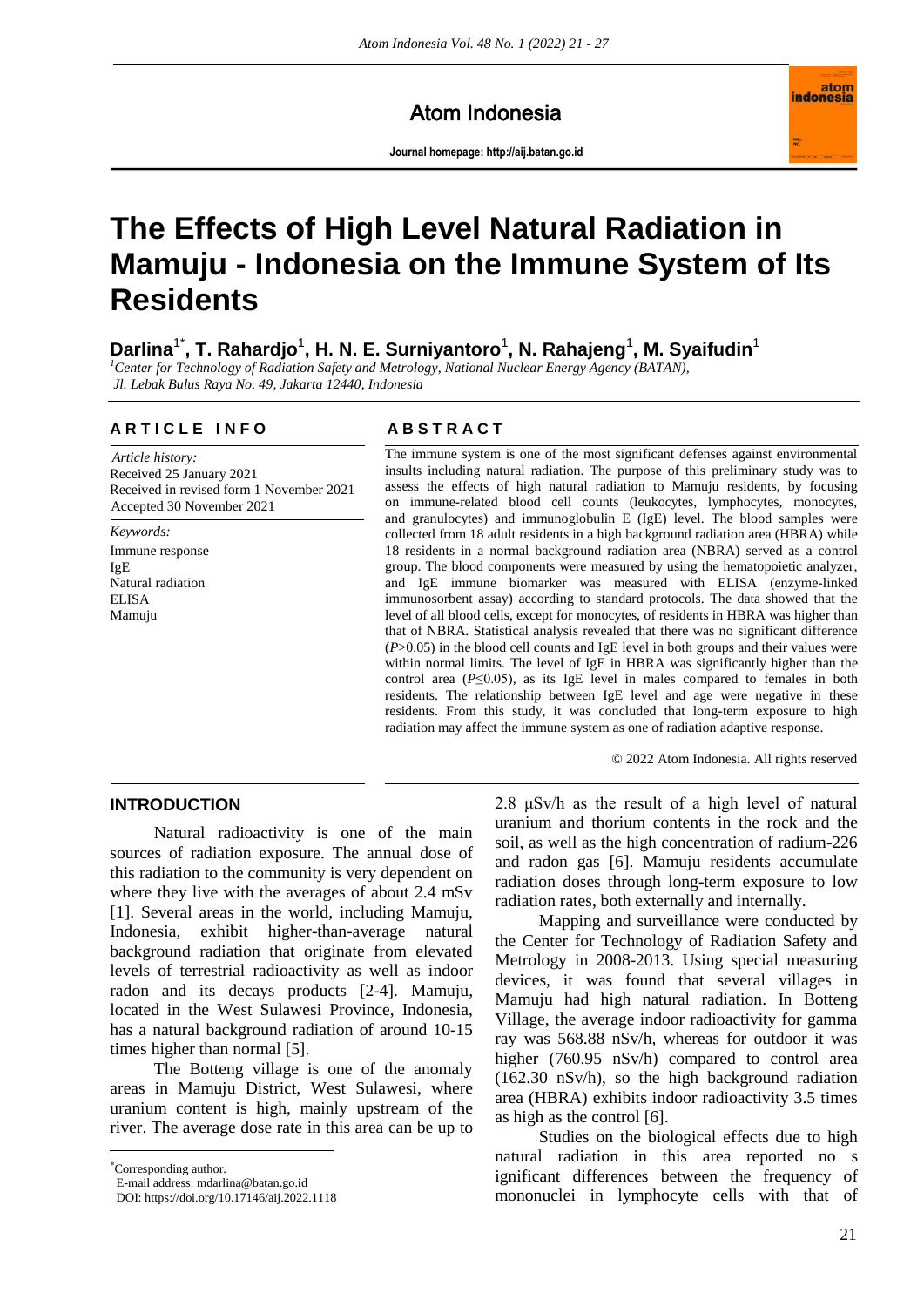normal background radiation areas [7,8]. Another assessment showed no alteration of γ-H2AX levels in lymphocytes of residents living in this area [4,5]. It is predicted that there are indications of the phenomenon of radioadaptive responses to residents in Mamuju which need to be further investigated.

Oxidative stress induced by ionizing radiation exposure may alter immune function. The effects of this high natural dose of ionizing radiation are depressed immunity and dysfunction of this system. Those effects have been clearly demonstrated and confirmed both experimentally and in epidemiological studies [9]. It has been observed in human populations from regions of high background radiation in China that radiation might fortify the immunological ractions and the defense instruments of the human body [10]. In the last few years, several studies have been conducted on the impact of the long term high background radiation exposure on the immune system [11,12].

It has also been known that ionizing radiation impairs hematopoiesis either through reduced bone marrow production or redistribution and apoptosis of mature formed elements of the blood [13]. It is suitable to use peripheral blood cells as bioindicator to estimate damage from ionizing radiation. Of all these cells, lymphocytes have been known to be one of the most radiosensitive mammalian cells. Several recent studies by Shahid *et al*. [14], Gyuleva *et al*. [15], and Surniyantoro *et al*. [16] revealed significant differences in lymphocyte counts between radiation workers and the control population. Such a research on these impacts in the Mamuju area has never been done.

Immunoglobulin E (IgE) is a key component of immediate-type allergic reactions. There is limited data on how the immunological responses in humans living in high background radiation areas might stimulate the defense mechanisms and whether this radiation has an antiallergic effect [17,18]. Therefore, this research aimed to assess immunology-related blood cells in the residents who were living in an area where a high concentration of naturally occurring radionuclides was present resulting in long-term low-level doses of radiation. This study emphasized leukocytes, lymphocytes, monocytes, and granulo-cytes cells which play a role in the immune system [19].

### **EXPERIMENTAL METHODS**

#### **Sampling site and subjects**

The sampling was conducted in Botteng Village of Mamuju, West Sulawesi, as shown in red in Fig. 1.



**Fig. 1.** Natural radiation dose map in Mamuju, West Sulawesi, where the highest natural radiation dose area is shown in red color. Its neighbor rovince (South Sulawesi in yellow color) and the scale of radioactivity (Bq/kg), as well as the location of the island in Indonesia, are also shown.

This study was a case-control study and sample was taken by using simple random sampling. As a preliminary step, only 18 residents of around 1920 people in study area were assessed, where this number was based on the good condition of samples and the ability to test IgE levels.

The blood samples (3 milliliters for each person) of the exposed groups were collected from 18 residents of high background radiation in Botteng Village, Mamuju District, West Sulawesi Province, Indonesia. The blood samples of the control group were obtained from 18 residents in Keang with normal background radiation. The ages of all volunteers ranged from 20 to 79 years for both sexes, and all with no known significant health problems. The information about the aims and intention of the research was notified to all volunteers and they signed a consent form and questionnaire before blood sampling. The protocol had been approved by the Governmental Ethics Committee Review Board of the Indonesian Ministry of Health in Jakarta with the number of LB.02.01/5.2.KE.051/2015. The protocol followed all the recommendations of the Board for research involving human beings.

#### **Immune hematologic (leucocyte, lymphocyte, monocyte, and granulocyte) counting**

The collected blood was mixed well and the count of cells was determined by using ABX Micros 60 hematology analyzer (Horiba ABX SAS) with the procedure applied according to the standard protocol provided by the manufacturer. This fully automated hematology analyzer was used for in-vitro diagnostics testing the number of leucocytes, lymphocytes, monocytes, and granulocytes.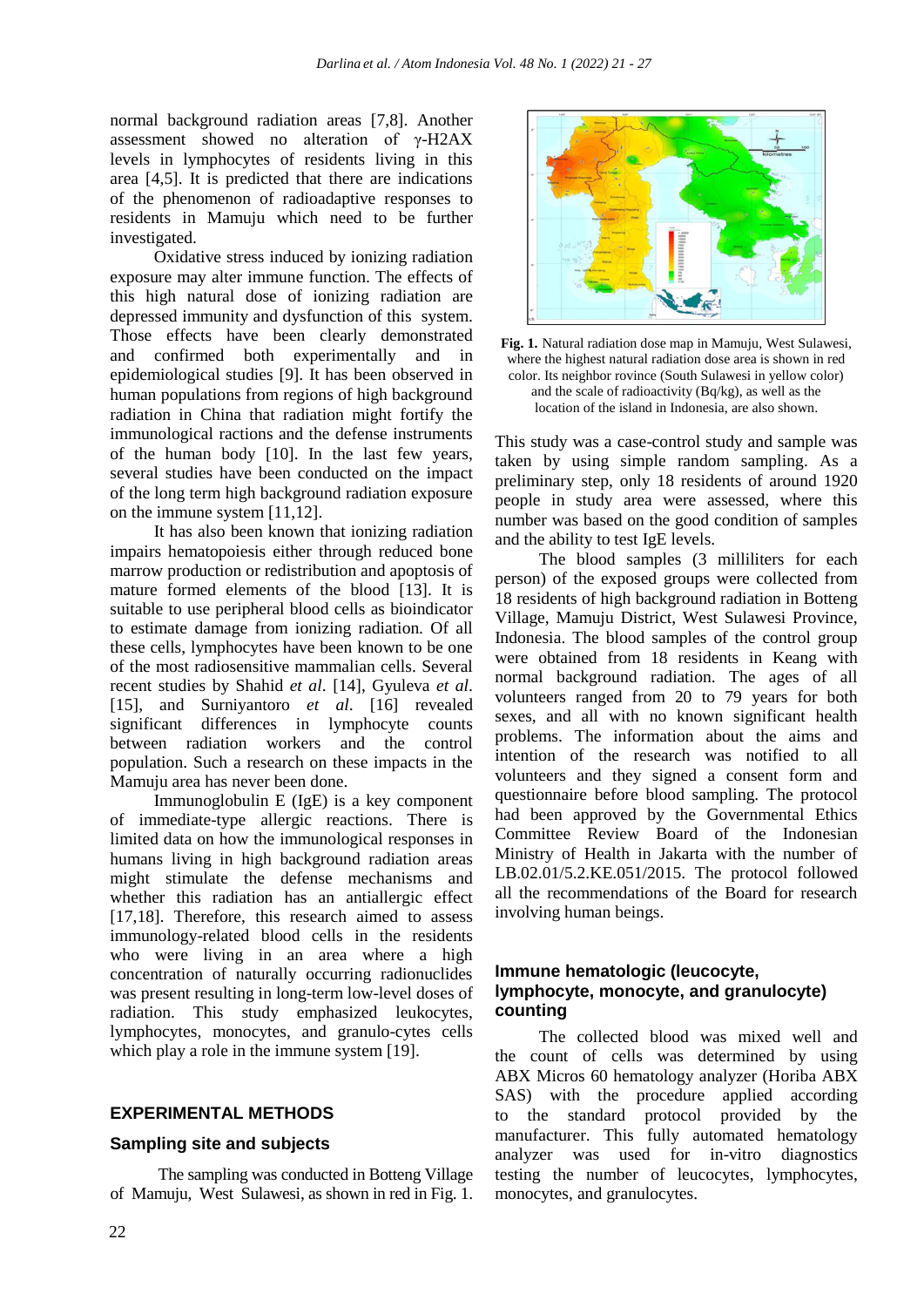#### **Detection of allergen-specific IgE**

The counting on serum IgE (a reagent antibody) of HBRA and NBRA residents was performed using the enzyme-linked immunosorbent assay (ELISA). Twenty microliters of sample and standard solution were dispensed into the IgE-based monoclonal antibodies attached to microwells. One hundred microliters of the zero buffer was dispensed into each well, mixed for ten seconds, and incubated at room temperature for half-hour. Any residual test specimen in the well was then washed away and 150 µl goat anti-IgE in the antibody-enzyme (horseradish peroxidase) conjugate reagent was added to each well. Afterward, it was washed with water to remove unbound labeled antibody. A substrate solution of 3,3',5,5'-tetramethylbenzidine was added and incubated for 20 min. A stop solution was added to stop the reaction and then was measured with the ELISA reader at 450 nm [20].

#### **Statistical analysis**

The results of the research were analyzed using the Medcalc program. The data normality test was determined by Kolmogorov-Smirnov test on a sample test. The comparison of the two groups was done with T-test.

#### **RESULTS AND DISCUSSION**

The research on the immune system was carried out on residents with occupation of mostly farmers, as they were almost continuously exposed to natural radiation from their working place and might also inhale local naturally-occurring radionuclides. The residents who acted as control were from nearby regions of normal background radiation areas in Mamuju with the same physical environmental situation. The results showed that the leukocyte, lymphocyte, and granulocyte levels of blood from HBRA residents were higher than that of NBRA. It is predicted that there is an effect of natural radiation by suppressing the number of these cells. On the other hand monocyte level of blood from HBRA residents was lower than those of NBRA. The statistical results do not show a significant difference (*P*>0.05) for all the parameters in both areas. However, the average immune parameter values among occupants in areas with normal levels of exposure to natural radiation (NBRA) and high natural radiation (HBRA) are still within normal limits, as detailed in Table 1.

**Table 1.** The average level of blood cells among residents in areas of normal levels of exposure to natural radiation (NBRA) and high natural radiation (HBRA).

| <b>Blood cells</b><br>$(10^3/\text{mm}^3)$ | <b>Normal</b><br>value | <b>NBRA</b>     | HBRA            | $P(T \leq t)$ |
|--------------------------------------------|------------------------|-----------------|-----------------|---------------|
|                                            |                        | $mean \pm STD$  |                 |               |
| Leucocyte                                  | $4.0 - 10$             | $7.00 \pm 1.17$ | $7.56 \pm 2.55$ | $P = 0.42$    |
| Lymphocyte                                 | $1.2 - 3.2$            | $2.07 \pm 0.54$ | $2.52 \pm 0.95$ | $P = 0.15$    |
| Monocyte                                   | $0.3 - 0.9$            | $0.54 \pm 0.25$ | $0.47 \pm 0.21$ | $P = 0.35$    |
| Granulocyte                                | $1.2 - 6.8$            | $4.39 \pm 1.10$ | $4.75 \pm 2.03$ | $P = 0.94$    |

IgE concentration of HBRA residents, based on statistical analysis, was significantly higher than the control (NBRA). The average IgE concentration in HBRA was 430.72 IU/ml and in NBRA it was 283.59 IU/ml. It was known that the average levels of IgE in the resident of both regions are above normal value (1.5-144 kU/l), according to Rengganis *et al*. [21]. Analysis of IgE with Mann whitney U test showed higher average values in exposed persons compared to controls and statistically significant  $(P=0.0482)$ . Ten percent of both NBRA and the HBRA samples showed IgE values in normal range. Images of representative IgE concentration in serum of NBRA and HBRA residents are shown in Fig. 2. This is similar with the finding of a significant increased IgE levels in workers due to occupational radiation exposures, indicating a low dose radiation induced imbalance in humoral immunity [22].

Further study on the correlation between leukocytes and lymphocytes in the residents of NBRA and HBRA shows that there is a positive correlation in both locations with a correlation coefficient of 0.0869 for NBRA and 0.5149 for HBRA, as shown in Fig. 3. The correlation value in HBRA is higher than that of NBRA, showing that there are effects of natural radiation on the ratio of lymphocytes to leukocyte.



**Fig. 2.** The mean concentration of IgE in serum from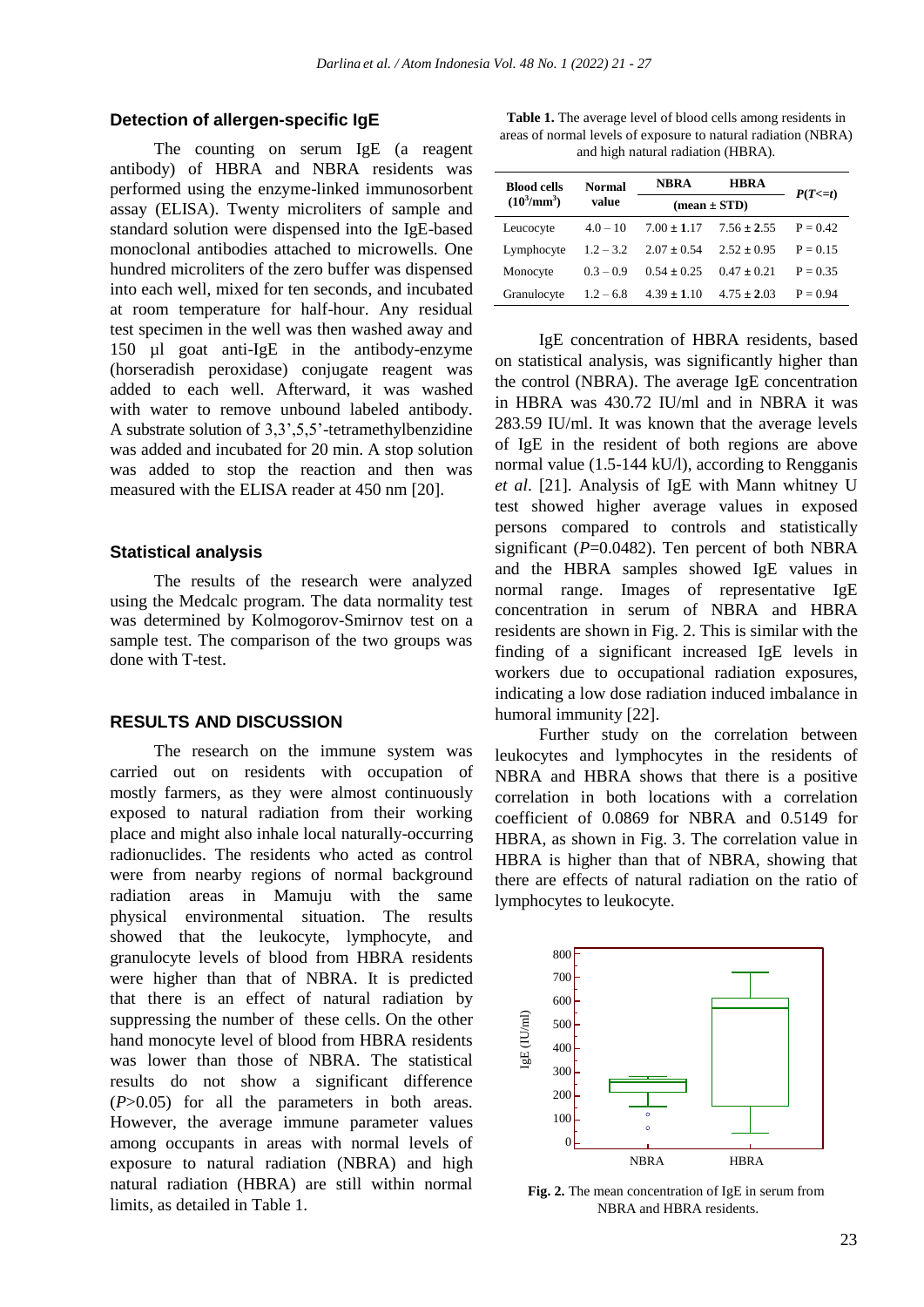

**Fig. 3**. The correlation of leucocyte and lymphocyte concentrations in blood from (a) NBRA and (b) HBRA residents.

The study also considered the correlation between lymphocyte count and IgE. There was a positive correlation between the lymphocytes counts and IgE concentration in both populations, as shown in Fig. 4. The correlation coefficient between the number of lymphocytes with IgE in HBRA was 0.1202, which was lower than NBRA (0.3874). The result above showed that an increase in number of lymphocytes would result in an increase of IgE concentration.

Further assessment of the effect of gender to IgE concentration was also performed. The representative image of IgE concentration in Fig. 5 shows that the mean IgE value of males in HBRA residents (332.45±32.62 IU/ml) was higher than that of females  $(244.31\pm37.37 \text{ IU/ml})$ . It was similarly found that in NBRA residents the mean IgE concentration was higher in males (192.56±27.0 IU/ml) than in females (137.47±27.53 IU/ml). The IgE concentration in males was significantly higher than females in both populations (*P*<0.05).



**Fig. 4.** The correlation of lymphocyte  $(10^3/\text{mm}^3)$  and IgE (IU/ml) concentrations of blood from (a) NBRA and (b) HBRA residents.

The study on IgE concentration in Western European countries showed the total reference range of IgE as normal in young adults is  $95<sup>th</sup>$  percentile of the total IgE reference value (148 IU/ml in women, 169 IU/ml in men) [21]. It was also noted that a high concentration of IgE in male is associated with smoking habits [23]. The higher IgE value in males was also shown by studies on non-smoking populations. It is impressive that the hormonal effect on immuno-regulatory explains the existence of sexual dimorphism [24,25].

Considering that aging is characterized by a progressive decline in almost all systems and organ functions including the immune system [25], further analysis was done on the dependence of IgE on age.

Figure 6 shows the scatterplot obtained that suggests a definite relationship between IgE concentration and age, with the increasing age tending to be associated with a lower level of IgE in NBRA residents but not in HBRA residents. There was a very weak correlation for both cases.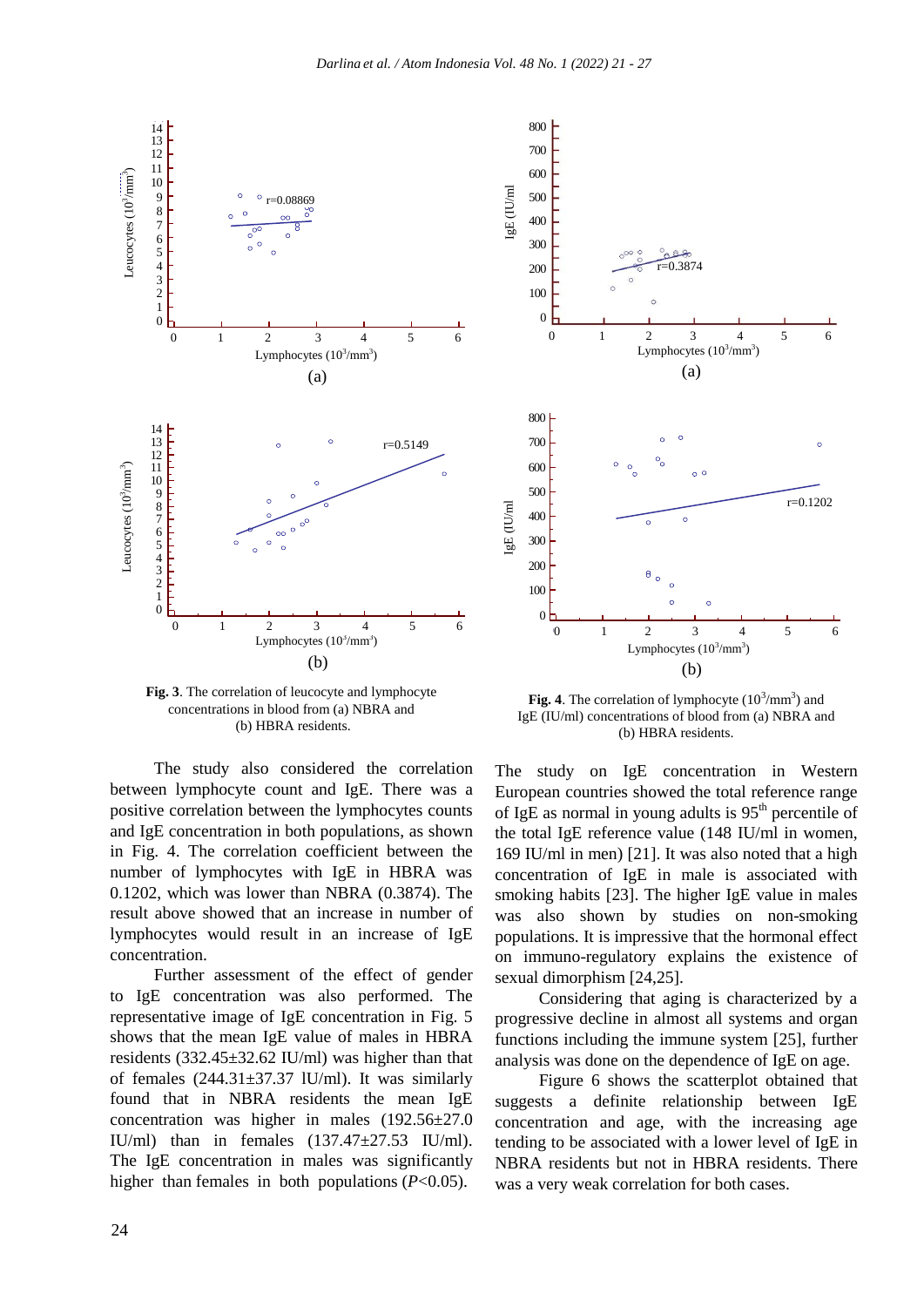



**Fig. 5**. Mean IgE concentration (IU/ml) in male and female (a) NBRA and (b) HBRA residents.

The HBRA inhabitants were found under the long-term pressure of exposure to low-level doses of ionizing radiation. At lower levels of exposure, detrimental impacts are not promptly seen; however, there is a chance of their late appearance in humans.

It is well known that radiation may modulate the immune system that provides the first line of defense for environmental hazards and the maintenance of disease-free homeostasis. This modulation is complex, multifactorial, and dependent on radiation dose/quality and immune cell type. Ionizing radiation at high doses has ben recognized as destroying cells of the immune system, particularly lymphocytes, and has the potential to suppress protective immunity. The results above provide evidence that exposure to natural radiation in HBRA may induce some changes in the immune system.

Many pieces of evidence showed that blood cells produced in the bone marrow are very susceptible to radiation damage. In this study, lymphocytes are a type of leukocyte that has an important role in adaptive response and in the immune system. Due to its high sensitivity to radiation, this cell type is commonly used to assess the effects of radiation. Other cells called monocytes also have an important role in the adaptive immunity by presenting antigens [26].



**Fig. 6**. Linear regressions between IgE concentration (IU/ml) and age (years) of the (a) NBRA and (b) HBRA residents.

The immune response depends on the capacity taken by white blood cells including leukocytes, monocytes, lymphocytes, and granulocytes. Ionizing radiation was reported to decrease this hematopoietic system [27,28]. The severity of this effect depends on dose and dose rate [28]. Our study, as seen in Table 1, recognized that radiationexposed blood biomarkers were more affected as compared to the unexposed people. Several studies have shown the impact of low radiation levels on peripheral blood but did not find it statistically significant. Study by Shahid *et al*. reported the same results that the lymphocyte level was higher than control, whereas the neutrophil level was lower than control, both of which were statistically significant [14]. The study in Ramsar population indicated no statistically significant differences between the two groups of participants on all these hematological parameters [2].

*In-vitro* and *in-vivo* studies have confirmed that the effects of low-dose exposure on immunity depend on several factors that cover immune cell level, microenvironment, and its interactions [29]. It is also depend on radiation dose/quality and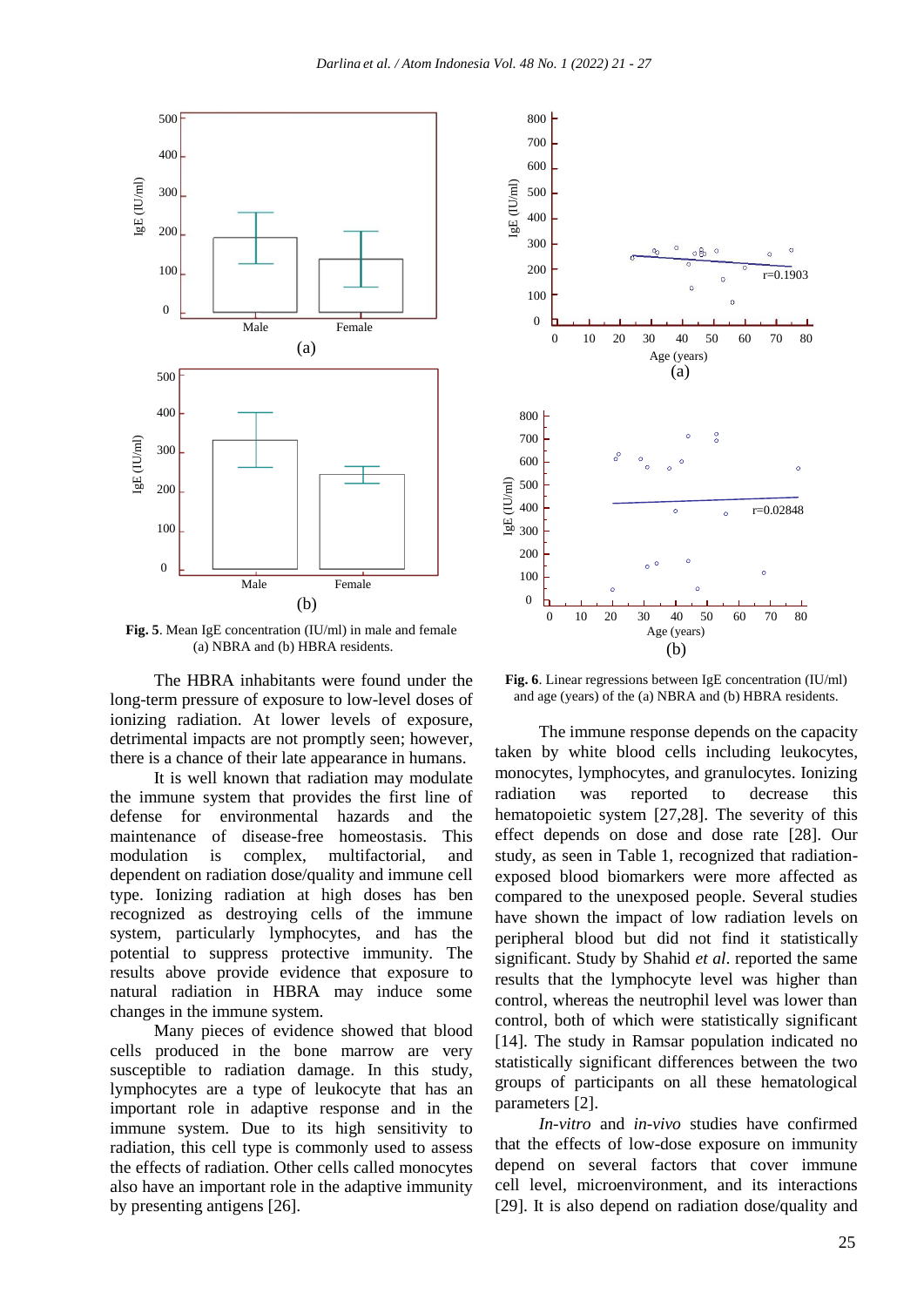immune cell type [10]. Leukocytes, granulocytes, monocytes, and lymphocytes are blood cells that have a nucleus that is susceptible to damage due to radiation exposure.

The correlation between chronic low radiation doses and clinical signs in exposed humans is determined by damage accumulated mainly in fast-recovery cell systems such as hematopoietic tissue especially lymphocytes and granulocytes [19]. The results of our research showed that living in an HBRA induces some alterations in the immune system. In spite of the fact that increasing IgE was appeared to adequate to appear upgraded defense system, it is obvious that elevated dosages of background radiation are not immunosuppressive. In several studies, high natural radiation showed an increase in IgE in the population [2].

Results obtained in Mamuju are almost similar with the results of study about the immune level of the residents from the HBRA in Ramsar, Iran [11]. This study reported that high natural radiation was not immunosuppressive. However, another study revealed a tendency of strengthening in cell-mediated immune functions among the HBRA residents in China [12]. The changes in IgE are not known as risks that lead to adverse health effects.

Here a positive correlation between the lymphocytes counts and IgE concentration was seen. It is logical due to the fact that the proliferation of lymphocytes is closely related to serum IgE levels, where it is predicted that activated helper T (Th) cells participate in the induction of IgE synthesis [30]. Our results further confirm this phenomenon.

The finding in a current research is that increasing age tend to be associated with a decrease of IgE level of residents of both HBRAs and NBRAs. Thus, this study illustrates that there is a discrepancy between the changes in IgE levels with age. However, IgE in the serum of HBRA and NBRA residents tends to decrease along with increasing age. This is similar to the results of a study that revealed that total IgE levels decreased with age [30].

Continuous or long-term radiation exposure can affect human tissue development, especially hematopoietic cells. Further research is needed to clarify immunoglobulin alterations other than IgE induction by natural radiation in Mamuju by assessing other inflammatory cytokine levels which could be altered with cumulative doses of natural radiation, by refereed to others [11,31], or  $CD8(+)$  T cells alteration either by low dose rate of X-ray irradiation [32] or by natural radiation [11]. Even though this study was conducted by a very limited sample number, but it could provide an impact of radiation on IgE production.

#### **CONCLUSION**

It was concluded that high exposure to natural radiation significantly affected the immune system of the HBRA residents. IgE in the serum of HBRA residents was higher than that of NBRA residents, and it is thought to be part of the adaptive response process of people living in the area with long-term exposure to high natural radiation.

#### **ACKNOWLEDGMENT**

We thank our colleagues from the Center for Technology of Radiation Safety and Metrology who provided insight and expertise that greatly assisted the research. We thank the Center for the fund of annual research programme (DIPA) 2015-2019.

### **AUTHOR CONTRIBUTION**

Darlina and Mukh Syaifudin are the main contributor of this paper. All authors read and approved the final version of the paper.

### **REFERENCES**

- 1. E. D. Nugraha, M. Hosoda, Kusdiana *et al.,* Sci. Rep. **11** (2021) 4159.
- 2. A. C. Geetha and H. Sreedharan, Int. J. Adv. Res. Biol. Sci. **3** (2016) 163.
- 3. F. Mubarak, M. Fayez-Hassan, N. A. Mansour, *et al*., Sci. Rep. **7** (2017) 15223.
- 4. I. Kurnia, D. Yusuf, T. Rahardjo *et al*., J. Environ. Radioact. **171** (2017) 212.
- 5. M. Syaifudin, S. Purnami, T. Rahardjo *et al*., Radiat. Environ. Med. **7** (2018) 65.
- 6. M. Syaifudin, V. Defiyandra, S. Nurhayati *et al*., Genome Integr. **9** (2018) 51.
- 7. Z. Alatas, Y. Lusiyanti, S. Purnami *et al*., J. Sains Teknol. Nuklir Indones. **13** (2012) 13.
- 8. D. Ramadhani, S. Nurhayati, T. Rahardjo *et al*., Indones. Biomed. J. **10** (2018) 66.
- 9. A. Vaiserman, A. Koliada and O. Zabuga, Dose Response **19** (2018) 27.
- 10. J. Cui, G. Yang, Z. Pan *et al*., Int. J. Mol. Sci. **18** (2017) 280.
- 11. S. Borzoueisileh and A.S. Monfared, J. Babol Univ. Med. Sci. **17** (2015) 15.
- 12. K. Li, W. Li, Y. Jia *et al*., Int. J. Radiat. Biol. **95** (2019) 764.